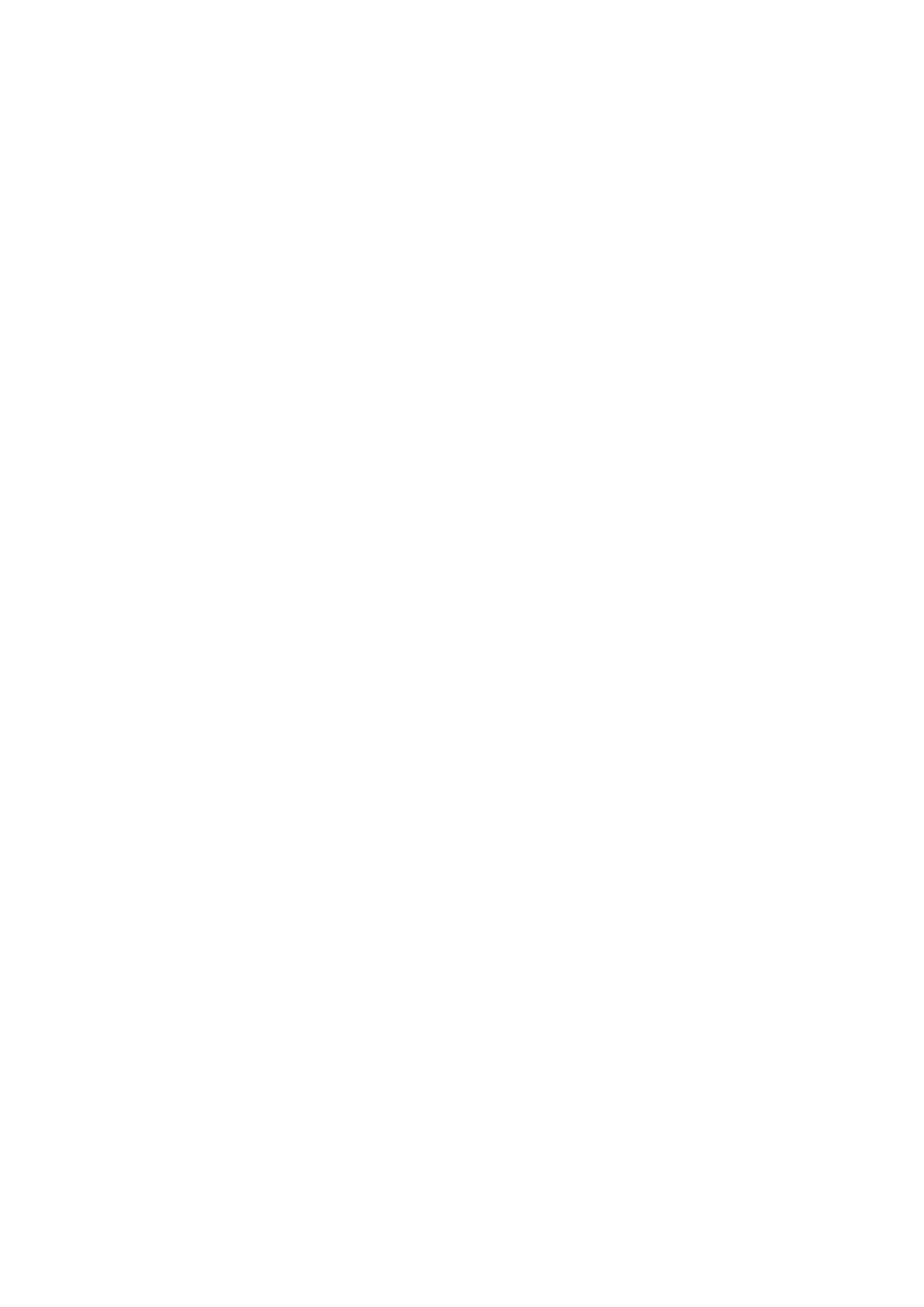

## **DRAFT WATER POLLUTION (AMENDMENT No. 3) (JERSEY) LAW 201-**

## **European Convention on Human Rights**

In accordance with the provisions of Article 16 of the Human Rights (Jersey) Law 2000, the Minister for the Environment has made the following statement –

In the view of the Minister for the Environment, the provisions of the Draft Water Pollution (Amendment No. 3) (Jersey) Law 201- are compatible with the Convention Rights.

## Signed: **Deputy S.G. Luce of St. Martin**

*Minister for the Environment*

Dated: 23rd January 2017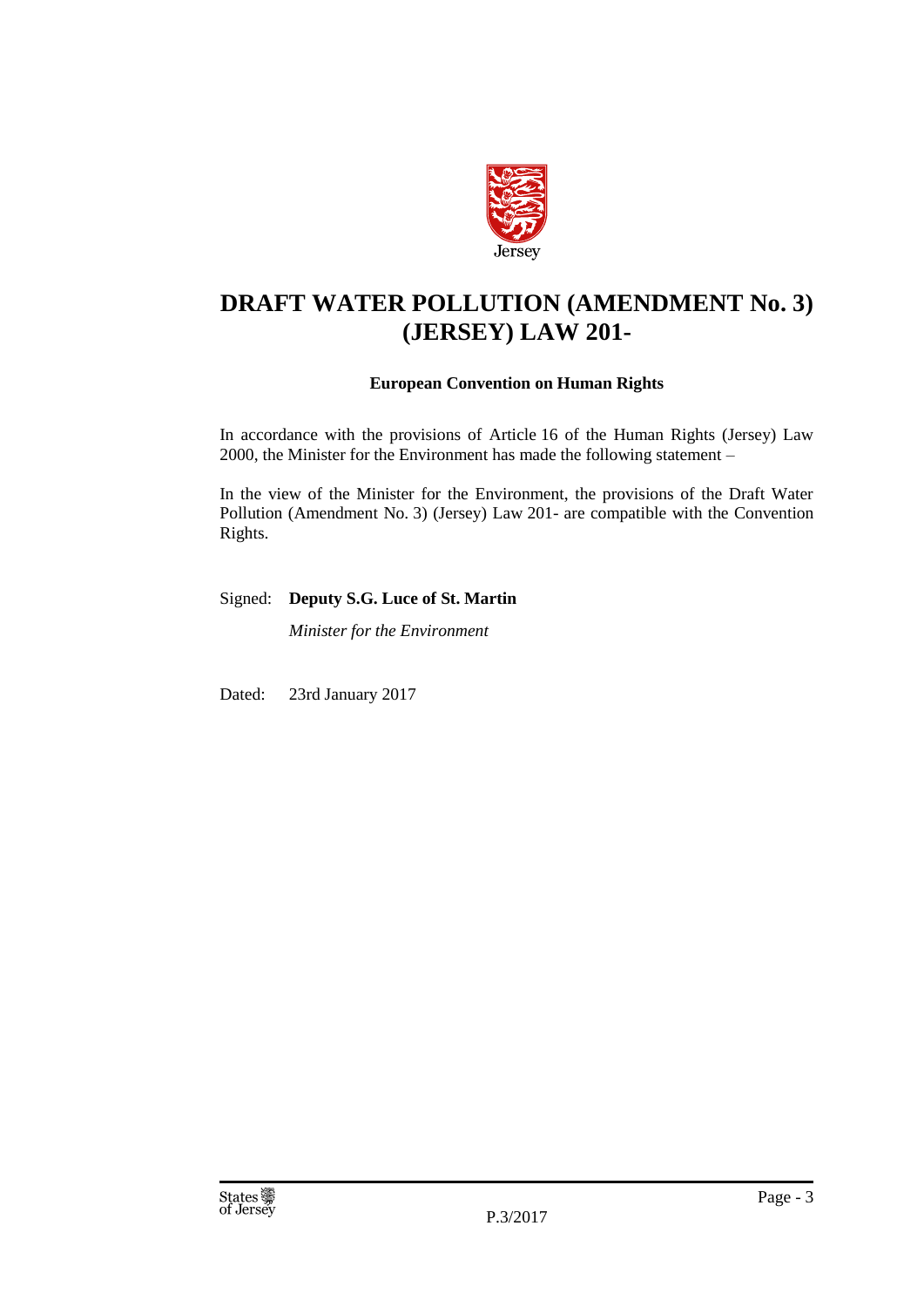## **REPORT**

## **Background**

Under the Water Pollution (Jersey) Law 2000 ("the Law"), the Minister for the Environment ("the Minister") acting as the regulator, has the objective, in carrying out his functions under the Law, of improving the quality of water in and around Jersey. This is to be achieved by the prevention, control, reduction and elimination of pollution of controlled waters.

Under the Law, "pollution" includes the introduction directly or indirectly into controlled waters of any substance, or energy, where its introduction results or is likely to result in –

- (a) a hazard to human health or water supplies;
- (b) harm to any living resource or aquatic ecosystem;
- (c) damage to any amenity; or
- (d) interference with any legitimate use of controlled waters.

*Note:* "controlled waters" include inland waters, groundwater and coastal waters.

The Law has, since its implementation, enabled the Minister (via Parts 4 and 5) to make significant progress in improving the quality of Jersey's controlled waters. Part 4 of the Law deals with the pollution offences and defences. The primary offence under Article 17(1) is of causing or knowingly permitting pollution of controlled waters. There are further provisions under Part 5 of the Law to authorise, control and limit discharges to controlled waters using a system of discharge permits and certificates.

However, the Law's powers to prevent, control, reduce or eliminate pollution of controlled waters under Parts 4 and 5 are contingent on the source of the pollution being a point source rather than a diffuse form of pollution.

Point source pollution is characterised by having a source, pathway and receptor. It is therefore also characterised by having an identifiable polluter and a measurable impact on controlled waters. Being able to demonstrate these elements to a high level of proof are a necessary requirement of the pollution offence under Article 17(1).

The "Challenges for the Water Environment in Jersey" Report produced by the States of Jersey's Department of the Environment in 2014, however, found that pollutants that come from diffuse sources were mainly responsible for the Island's waters being predominantly of moderate rather than good status. Diffuse water pollution can be caused by a variety of activities that have no specific point of discharge and no specific point of impact. Moreover, diffuse pollution has a cumulative effect that may individually be relatively small, but collectively can be extensive and significant.

Consequently, the (draft) Water Management Plan for 2017–2021, being a 5-year plan to address some of the challenges for the water environment of Jersey, has identified a need for controls to be imposed on certain activities that are associated with inputs of diffuse pollutants that have a detrimental impact on the quality of controlled waters.

Part 3 of the Law, which has not yet been implemented, gives the Minister the powers to set water quality objectives. Under the Law as it currently stands, to meet these objectives the States may by Regulations designate land in Jersey as Water Catchment Management Areas and specify conditions for the prevention, control, reduction or elimination of pollution in controlled waters in those Areas. The Minister can subsequently impose those conditions by means of a Water Catchment Management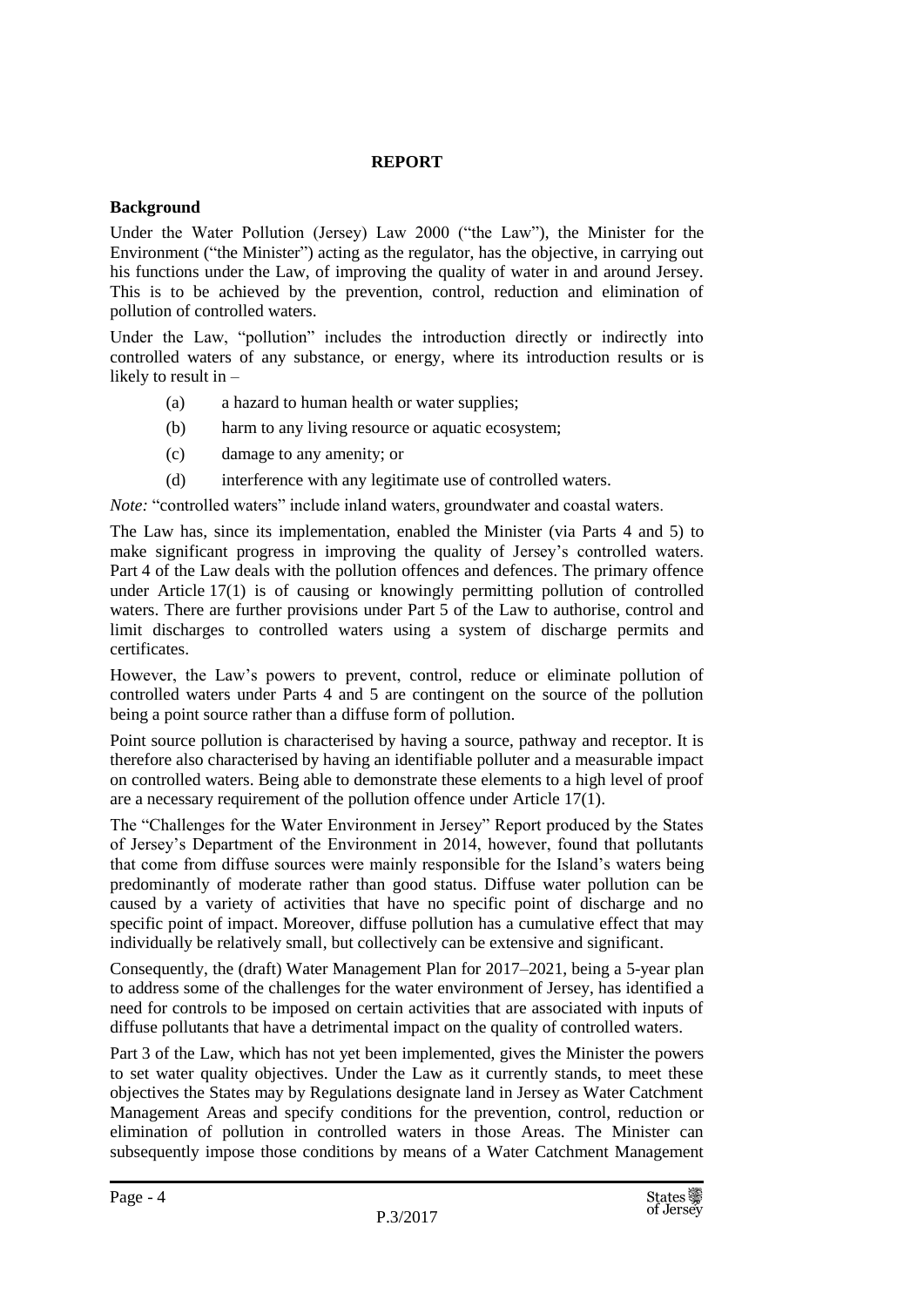Order in order to achieve these objectives. In this way potentially polluting activities can be controlled and regulated.

Therefore, the unused provisions in Part 3 of the Law would enable suitable controls to limit diffuse pollution to be put in place.

However, in order to do this it is first necessary to make some appropriate Amendments to the primary legislation.

## **The draft amending Law**

Basically, the draft amending Law facilitates and simplifies the process of implementing the requisite controls that already exists under Part 3 of the Law. In summary, the amending Law (if enacted) will mean that in future, controls on activities that can cause diffuse pollution will be introduced solely by Ministerial Orders, rather than as at present via a combination of States' Regulations and Ministerial Orders, which is considered to be unnecessarily cumbersome and a protracted process. However, the ability of the Minister to impose such controls will be subject to important safeguards, namely –

- Proposals to introduce Water Management Orders ("WMOs") will have to be publicly advertised, and those with concerns will have the opportunity to make representations to the Minister beforehand. This is in addition to the existing requirement under the Law that the Minister must consult with other Ministers and stakeholders before introducing WMOs.
- The range of activities that the Minister will be able to control via WMOs that were previously to be specified by States' Regulations are now contained in the Law itself. These controls are limited to those set out in the new Article 14(2), which can only be subsequently changed by States' Regulations.
- Finally, a new defence of "due diligence" will apply in respect of the offence of contravening WMOs. This defence is linked to compliance with an Approved Code of Practice under Article 16 of the Law, which provides practical guidance to those involved with the use and application of fertilisers.

#### **Financial and manpower implications**

The amending Law, when enacted, will not have any financial or manpower implications for the States. It is envisaged, however, that the implementation of the Orders pursuant to the amending Law will require 1 FTE to deal with advice and regulatory activity, which has been proposed in the Water Management Plan for Jersey 2017–2021.

## **Human Rights**

The notes on the human rights aspects of the draft Law in the **Appendix** have been prepared by the Law Officers' Department and are included for the information of States Members. They are not, and should not be taken as, legal advice.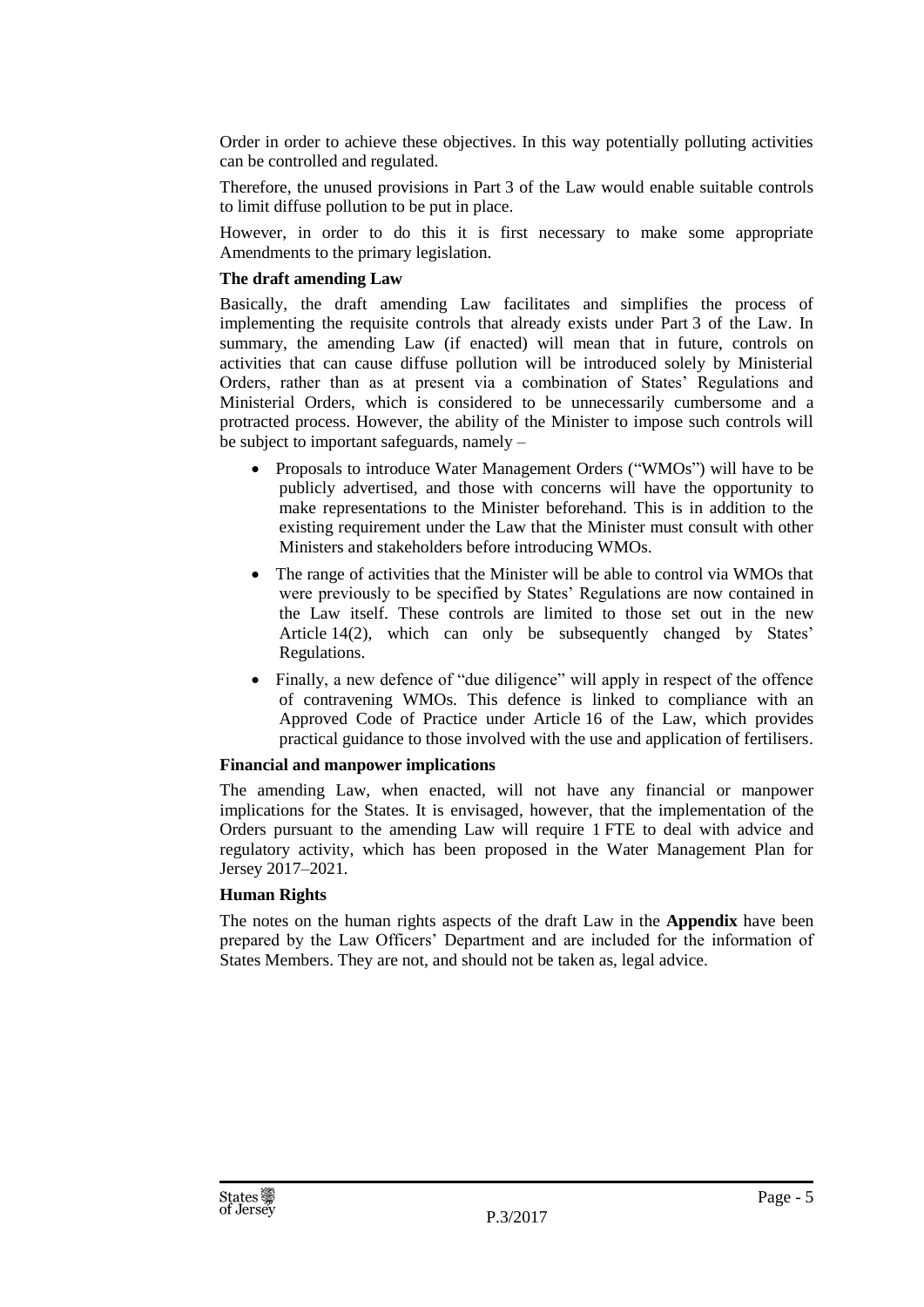## **Human Rights Note on the Draft Water Pollution (Amendment No. 3) (Jersey) Law 201-**

## **These Notes are included for the information of States Members. They are not, and should not be taken as, legal advice.**

The Law regulates the use of property and could thus be seen within the general scope of Article 1 of Protocol 1 ("the peaceful enjoyment of his possessions"). The requirement to undertake training for those involved in matters relevant to water pollution from fertilisers, the keeping of records and the making of returns, which might conceivably be seen in terms of Article 8 ("protection of private life").

However, it is plainly important, particularly on a small Island, to ensure that water is well managed and not polluted. The substantive requirements under the Law will be imposed by Order, and thus be made according to law. If unreasonable, such Orders can be challenged, not least in the States Assembly in the ordinary course of events. The penalties for non-compliance are the same as in the predecessor legislation. The predecessor legislation required a process of engagement with affected parties before Orders were made. That requirement has been dispensed with, which facilitates the making of general Orders – and, indeed, those Orders may cover the entire Island if it is thought useful to do so.

It is noted that the right to compensation from reduction in land value due to the making of Orders is maintained, see Article 45 of the Water Pollution (Jersey) Law 2000, which is subject to minor consequential amendments of no substantive consequence.

In short, even if the regulation of fertilisers and ancillary matters could be seen as falling within the umbrella of European Convention protections, the Law itself is proportionate. This is without prejudice to the need for Orders themselves not to be disproportionately intrusive. However, given the sensitive and technical nature of the subject-matter, the Courts would permit decision-makers the broadest margin of appreciation, and the Minister would be free to apply the precautionary principle when making Orders, i.e. that any measurable risk is too great.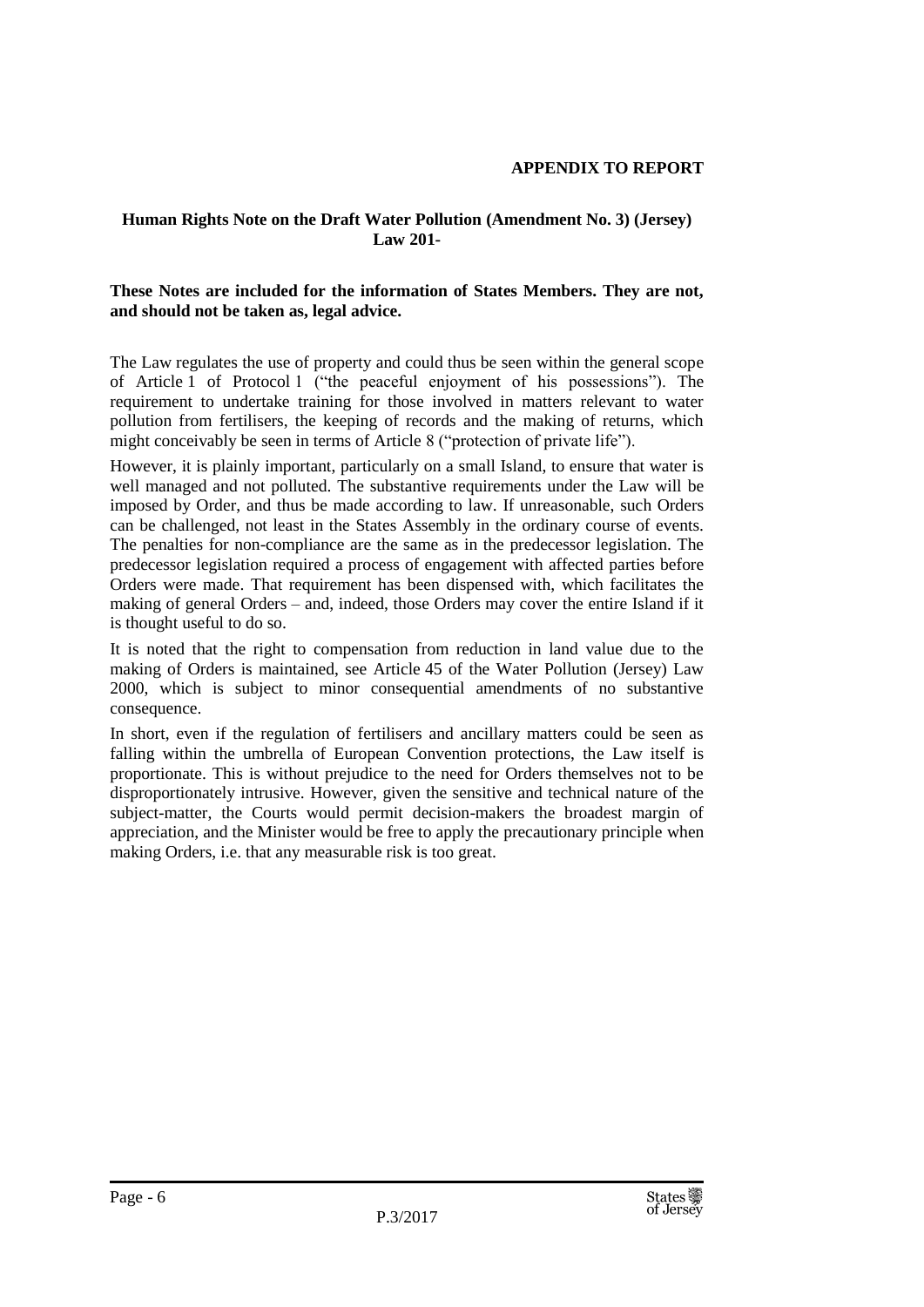## **Explanatory Note**

This Law would amend the Water Pollution (Jersey) Law 2000 (the "Law") to change the provisions with respect to water management. These have never had effect because the requisite Regulations and Order under the existing provisions have never been made.

*Article 1* provides for the Law to be amended by this Law.

*Article 2* substitutes definitions of the new terms "Water Management Area" and "Water Management Order" instead of "Water Catchment Management Area" and "Water Catchment Management Order". The new terms are substituted also in Article 8 of the Law by *Article 3* and in Article 9 by *Article 4*.

*Article 5* adds a proposal to make a Water Management Order to the public notice proposals in Article 10 of the Law. These require publication of a notice of a proposal to make the Order and the affording of an opportunity for a person to make representations in respect of it.

*Article 6* removes the reference to Article 15 in Article 13(a) of the Law, reflecting the fact that the Minister will no longer have functions under this Article.

*Article 7* substitutes new Articles 14 and 15 of the Law. Instead of the power for the Minister by Order to designate any land as a Water Catchment Area, there is now power for the Minister by Order to designate all or any land in Jersey to be part of a Water Management Area in respect of which certain conditions may be imposed. Instead of these conditions having to be specified in Regulations made by the States, the conditions are specified in Article 14(2) with a power for the States to amend the conditions by Regulations. The provisions requiring notice to be given to every landowner are deleted because of the amendment made by Article 5. The offence provision is modified and a defence of due diligence is added.

*Article 8* amends Article 45 of the Law in a way that is consequential on the other changes made.

*Article 9* names the Law and provides for it to come into force 7 days after it is registered.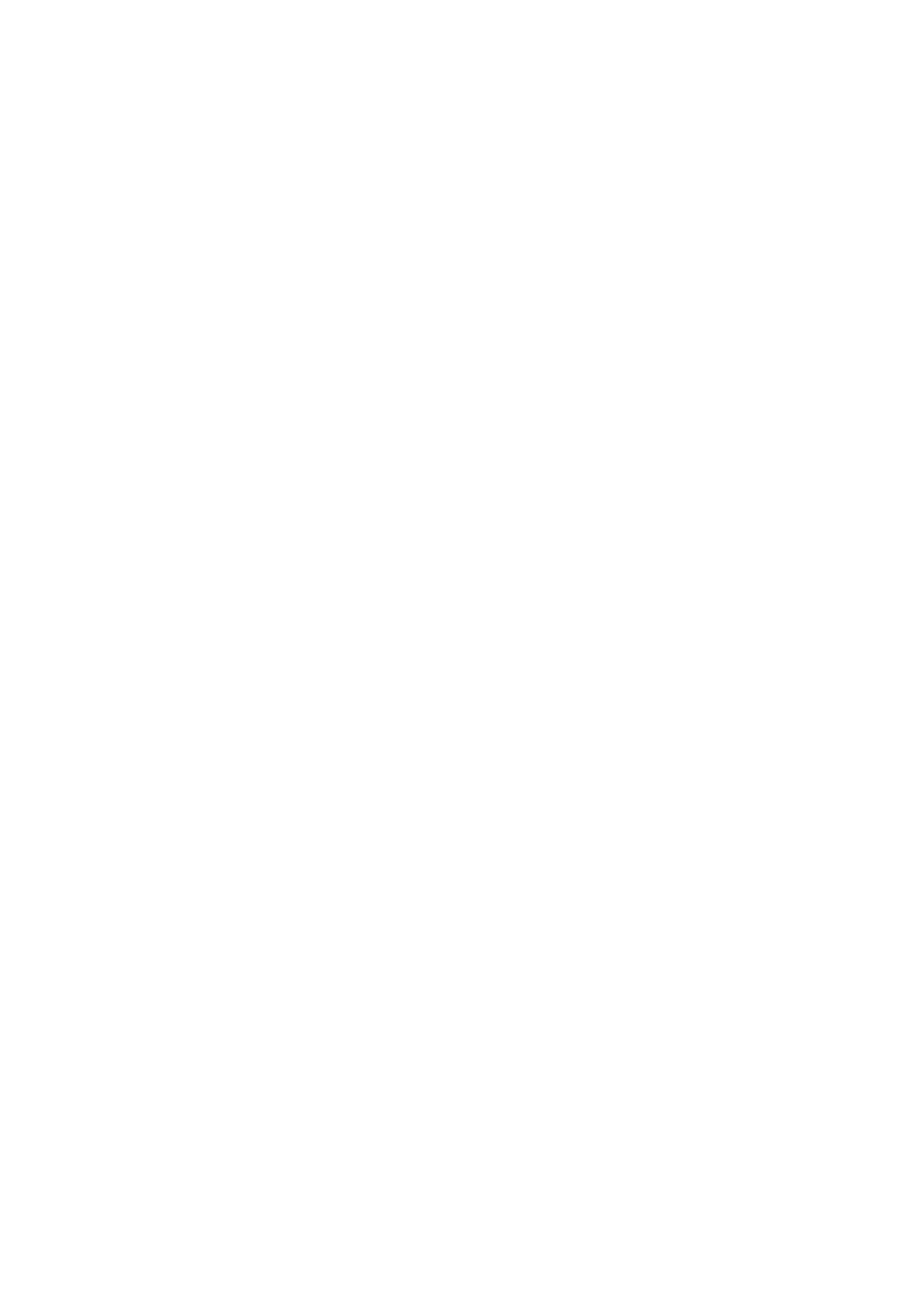

# **DRAFT WATER POLLUTION (AMENDMENT No. 3) (JERSEY) LAW 201-**

## **Arrangement**

## **Article**

| $1 \qquad \qquad$ |  |
|-------------------|--|
| $\overline{2}$    |  |
| 3 <sup>1</sup>    |  |
| $4 \quad$         |  |
| 5 <sup>5</sup>    |  |
| $6\degree$        |  |
| $7\overline{ }$   |  |
| 8                 |  |
| $9 \quad$         |  |
|                   |  |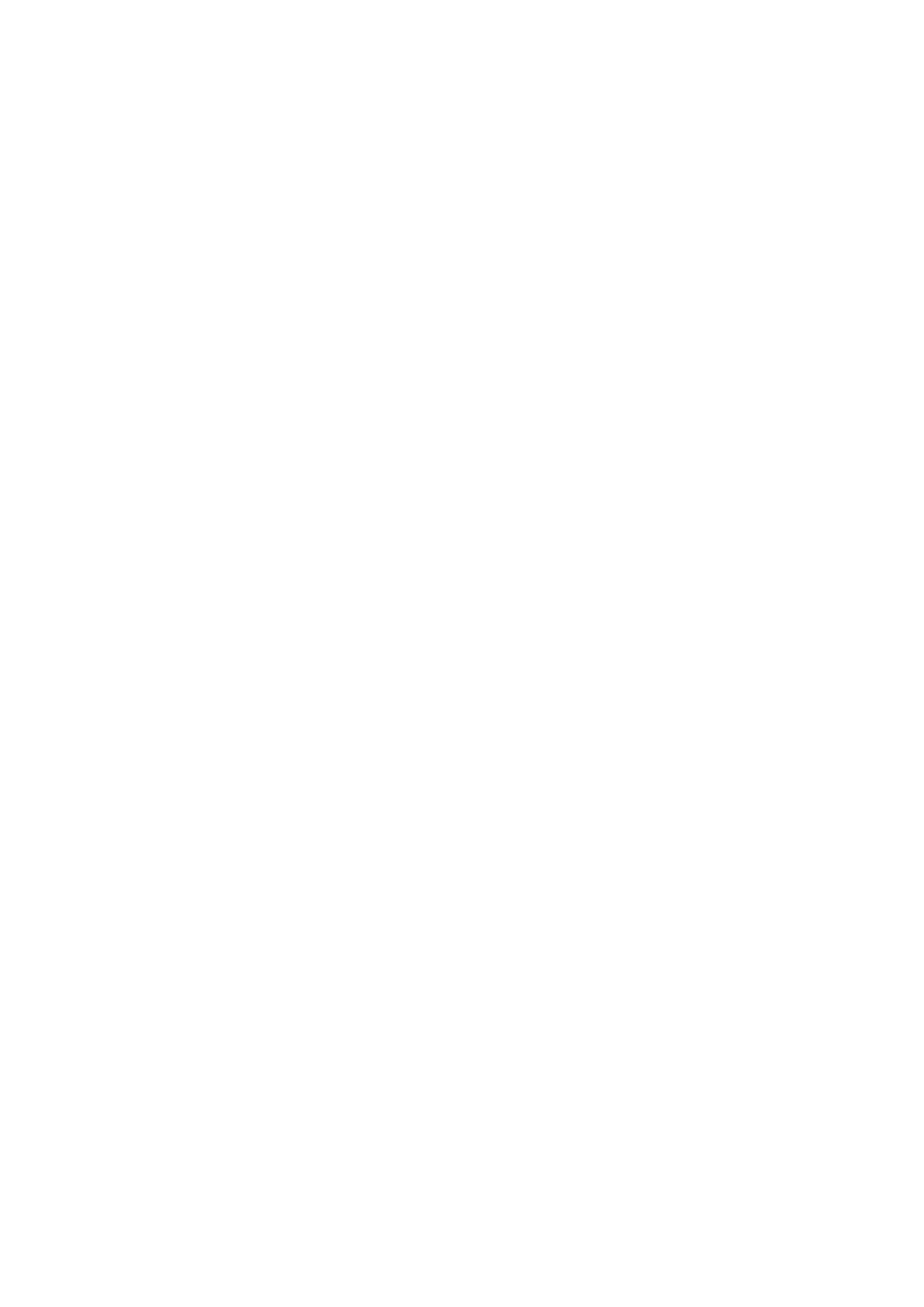

## **DRAFT WATER POLLUTION (AMENDMENT No. 3) (JERSEY) LAW 201-**

**A LAW** to amend further the Water Pollution (Jersey) Law 2000.

*Adopted by the States [date to be inserted] Sanctioned by Order of Her Majesty in Council [date to be inserted] Registered by the Royal Court [date to be inserted]*

**THE STATES**, subject to the sanction of Her Most Excellent Majesty in Council, have adopted the following Law –

## <span id="page-10-0"></span>**1 Water Pollution (Jersey) Law 2000 amended**

The Water Pollution (Jersey) Law  $2000<sup>1</sup>$  is amended in accordance with the following provisions of this Law.

## <span id="page-10-1"></span>**2 Article 1 amended**

In Article 1(1) for the definitions "Water Catchment Management Area" and "Water Catchment Management Order" there shall be substituted the following definitions –

> " 'Water Management Area' means a geographical area designated by a Water Management Order;

> 'Water Management Order' means an Order made under Article 14(1)".

## <span id="page-10-2"></span>**3 Article 8 amended**

For Article  $8(2)(d)$  there shall be substituted the following sub-paragraph –

"(d) Water Management Areas and Water Management Orders;".

## <span id="page-10-3"></span>**4 Article 9 amended**

In Article 9(2)(a) the word "Catchment" shall be deleted.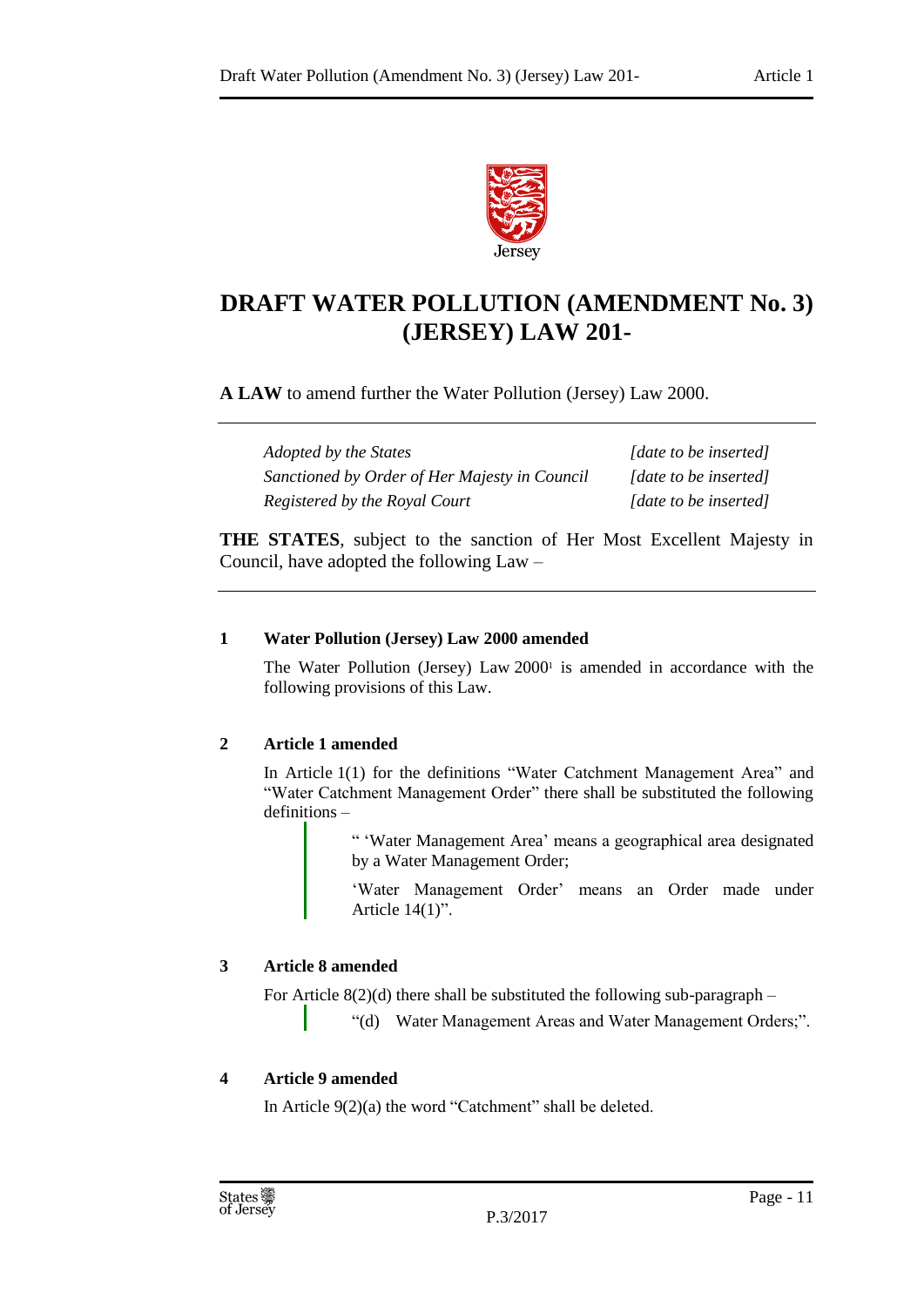## <span id="page-11-0"></span>**5 Article 10 amended**

In Article 10(1) after sub-paragraph (a) there shall be inserted the following sub-paragraph –

"(aa) a proposal to make a Water Management Order;".

## <span id="page-11-1"></span>**6 Article 13 amended**

In Article 13(a) for the words "Articles 14, 15 and 16" there shall be substituted the words "Articles 14 and 16".

## <span id="page-11-2"></span>**7 Articles 14 and 15 substituted**

For Articles 14 and 15 there shall be substituted the following Articles –

## **"14 Water Management Orders**

- (1) The Minister may by an Order known as a "Water Management Order" –
	- (a) designate all or any land in Jersey to be part of one or more geographical areas for the purposes of this Law, to be known as 'Water Management Areas'; and
	- (b) impose in respect of
		- (i) a Water Management Area, or
		- (ii) any part of such an Area,

restrictions and requirements on business activities or operations for the prevention, control, reduction or elimination of pollution in controlled waters or of the risk of pollution in controlled waters.

- (2) However, the restrictions and requirements that the Minister may impose in a Water Management Order must consist of or relate to any of the following –
	- (a) the importation, sale or purchase of fertilizers;
	- (b) the storage of fertilizers;
	- (c) measures concerned with or that implement the planning, and management of the use of fertilizers;
	- (d) the calibration of equipment to be used for the application of fertilizers;
	- (e) the application or use of fertilizers on land, including the permitted concentration of fertilizers, the times of the year when fertilizers may be used and any geographical, terrestrial or meteorological conditions affecting their use;
	- (f) the establishing of protection zones in the vicinity of controlled waters where the application or use of fertilizers may be restricted or prohibited;
	- (g) soil management measures;
	- (h) the training of individuals involved in any relevant matter;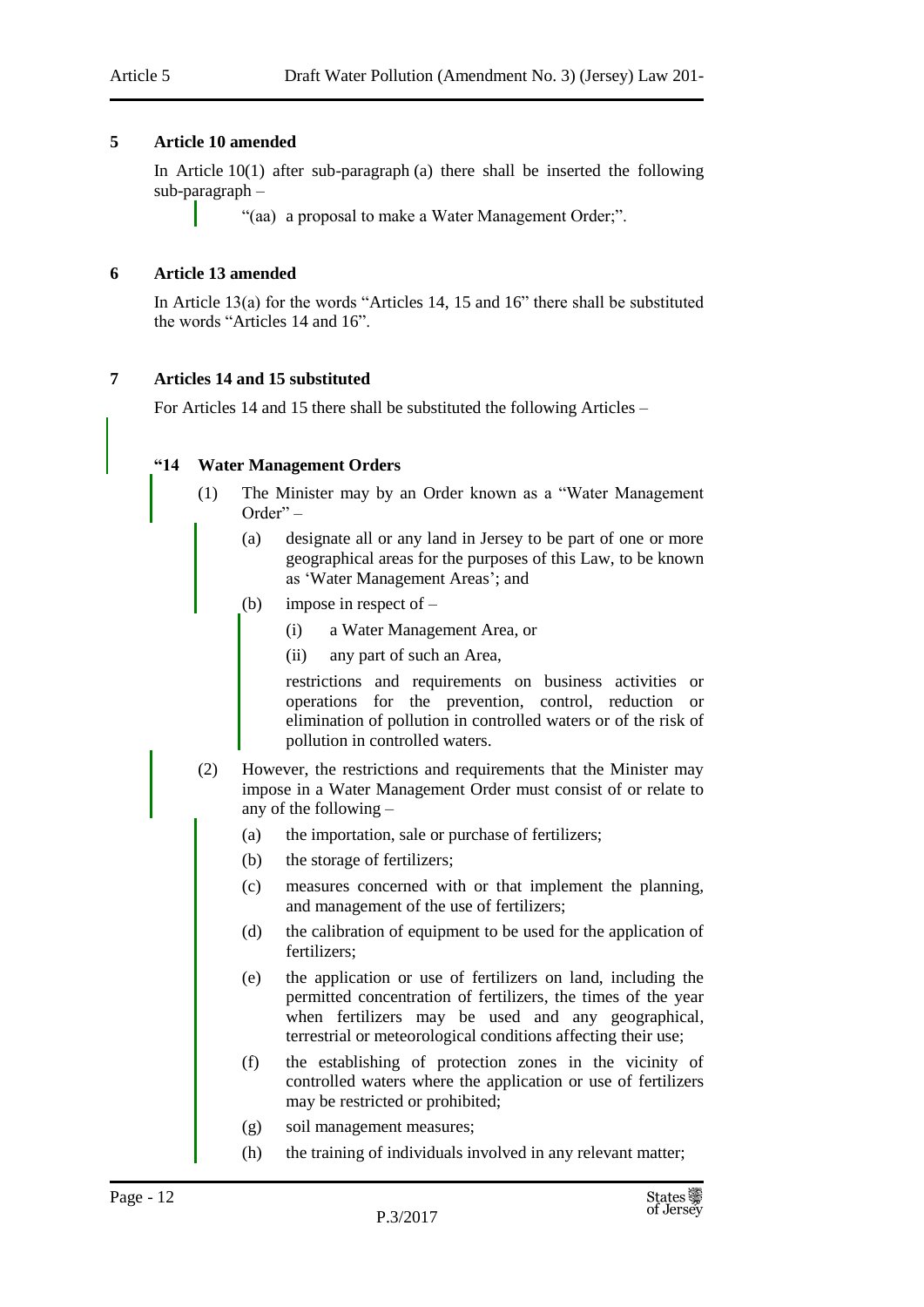- (i) the keeping of adequate records to be available for inspection by the Minister in relation to any relevant matter; or
- (j) the making of returns to the Minister in respect of any relevant matter.
- (3) The States may by Regulations amend paragraph (2) so as to amend any matter to which a restriction or requirement must consist of or relate to.
- (4) In this Article –

'fertilizer' means a chemical or natural substance that is added to soil to improve its productivity;

'relevant matter' means a matter mentioned in paragraph (2)(a) to  $(g)$ .

## **15 Contravention of Water Management Orders**

- (1) A person who intentionally contravenes a Water Management Order is guilty of an offence and liable to imprisonment for 2 years and to a fine.
- (2) Where a person is charged with an offence under paragraph (1) it shall be a defence for the person to prove that he or she took all reasonable precautions and exercised due diligence to avoid the commission of the offence.
- (3) For the purposes of paragraph  $(2)$ 
	- (a) the fact that a person conforms in a material way to an approved code of practice is admissible as evidence that the person is conducting himself or herself reasonably and with due diligence in that way; and
	- (b) the fact that a person fails in a material way to conform to an approved code of practice is admissible as evidence that the person is not conducting himself or herself reasonably and with due diligence in that way.".

## <span id="page-12-0"></span>**8 Article 45 amended**

In Article 45 –

- (a) for paragraph  $(1)(a)$  there shall be substituted the following subparagraph –
	- "(a) any person with a proprietary interest in any land suffers any loss by way of reduction in the value of the person's interest or by way of the disturbance of business carried on by the person on that land, in consequence of a Water Management Order; or":
- (b) in paragraph (5)(b) for the words "condition in respect of land by a Water Catchment Management Order" there shall be substituted the words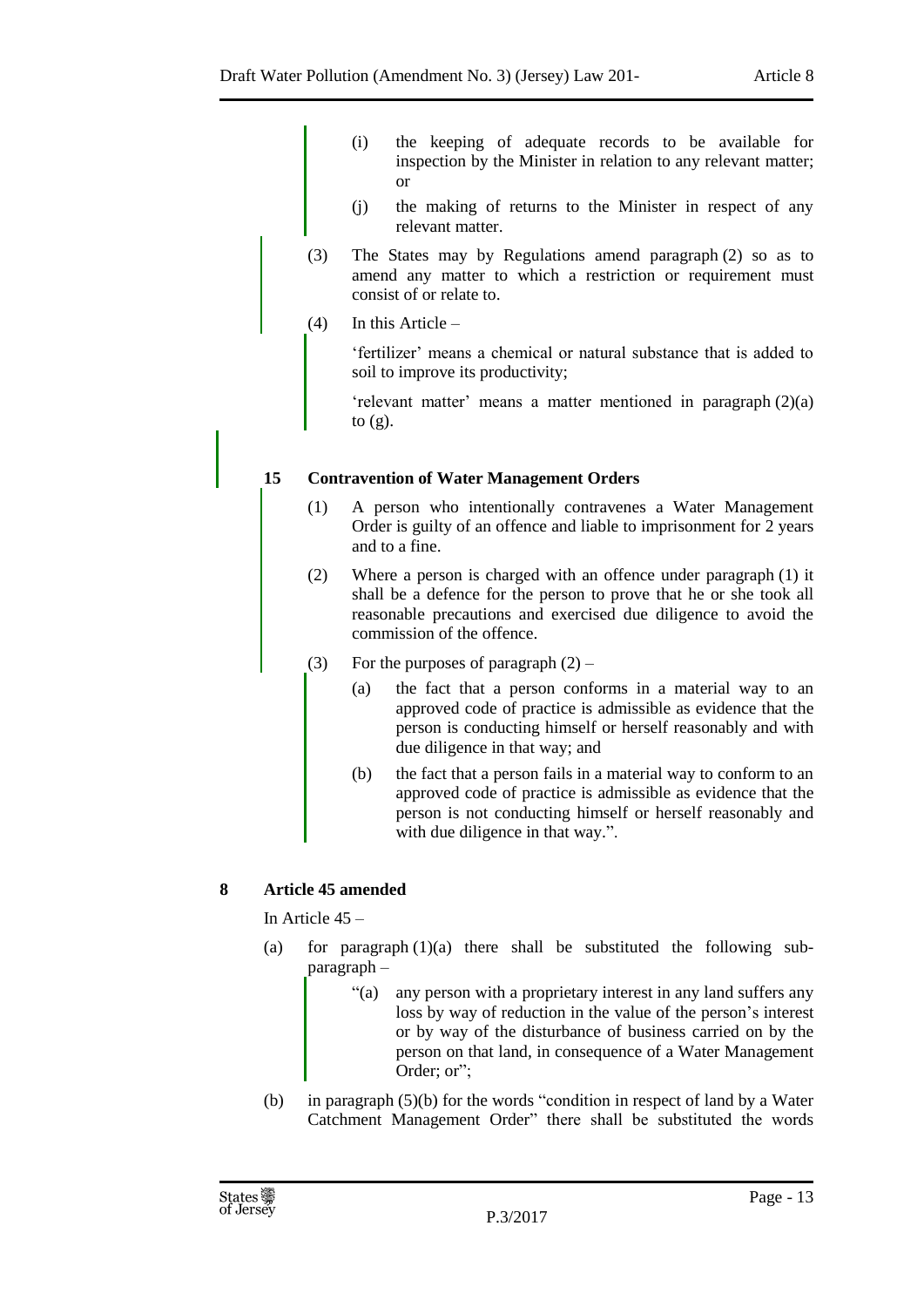"restriction or requirement in respect of land by a Water Management Order".

## <span id="page-13-0"></span>**9 Citation and commencement**

This Law may be cited as the Water Pollution (Amendment No. 3) (Jersey) Law 201- and shall come into force on the 7th day after its registration.